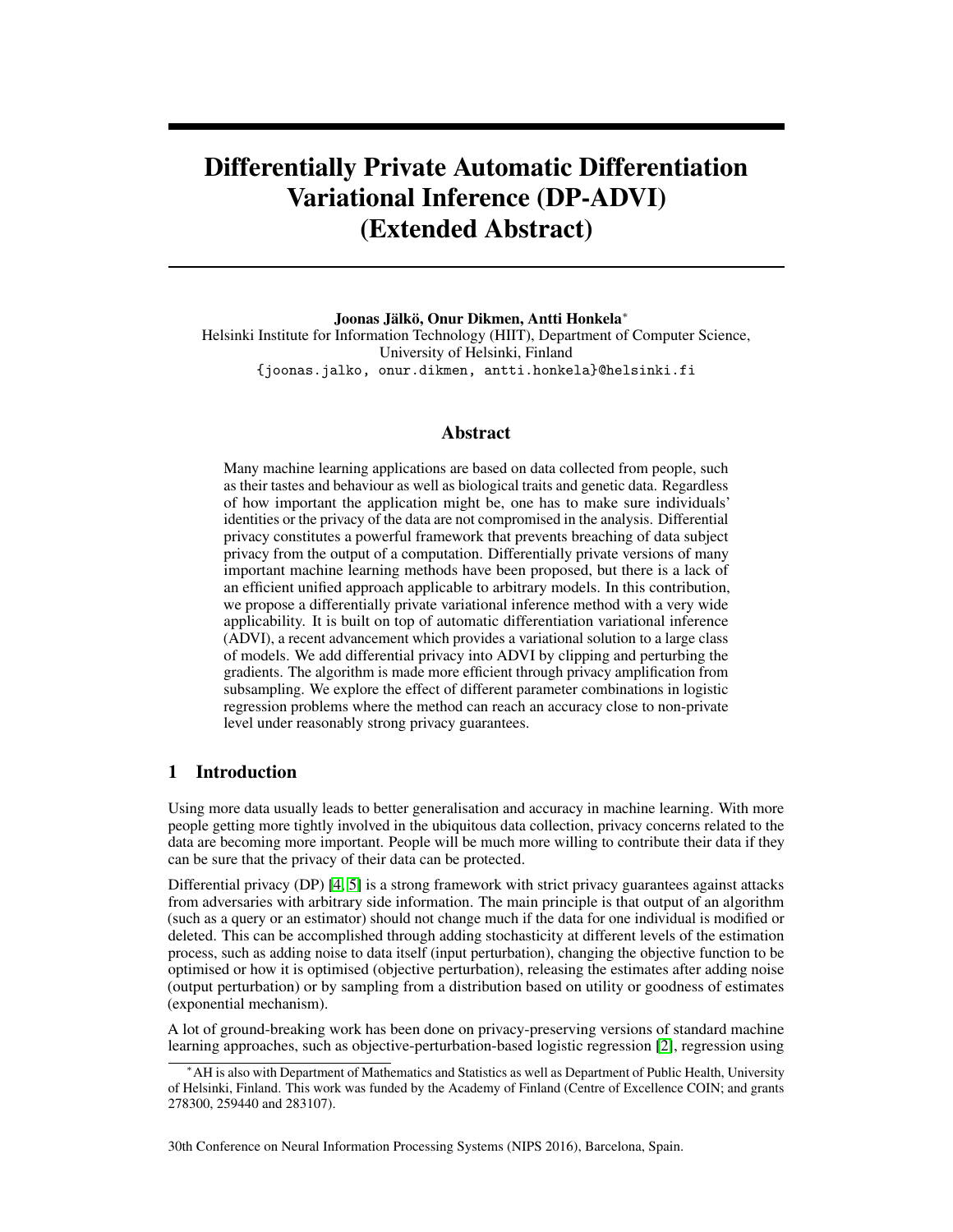functional mechanism [\[19\]](#page-4-3) to name a few. Privacy-preserving Bayesian inference (e.g. [\[17,](#page-4-4) [18\]](#page-4-5)) has only recently started attracting more interest. One posterior sample [\[16\]](#page-4-6) and posterior perturbation [\[3,](#page-4-7) [20\]](#page-4-8) have been important steps towards private Bayesian learning, however they suffer from lacking asymptotic efficiency, i.e., learning does not optimally benefit from having larger number of data points. Foulds *et al.* [\[7\]](#page-4-9) proposed an asymptotically efficient private Gibbs sampling method based on perturbing sufficient statistics of the data. This approach was recently also applied to variational inference [\[13\]](#page-4-10). These are applicable to models where non-private inference can be performed by accessing sufficient statistics.

Our goal in this work is to devise a generic privacy-aware variational inference method. Although ideas like perturbing sufficient statistics may find some applicability, a good private method should not depend on specifics of models such as conditional conjugacy or whether data are accessed individually or not. Recently proposed automatic differentiation variational inference (ADVI) method [\[10\]](#page-4-11) is such a generic approach for non-private use. ADVI applies a series of transformations and approximations so that the variational distributions are Gaussian and can be optimized by stochastic gradient ascent. Here, we propose a differentially private version of it (DP-ADVI) based on gradient clipping and perturbation. We make a thorough case study on the Bayesian logistic regression model with comparisons to the non-private case under different design decisions for DP-ADVI.

## 2 Background

#### 2.1 Differential privacy

Differential privacy (DP) [\[4,](#page-4-0) [5\]](#page-4-1) is a framework that provides mathematical formulation for privacy that enables proving strong privacy guarantees.

**Definition 1** (( $\epsilon$ ,  $\delta$ )-Differential privacy). A randomised algorithm A is ( $\epsilon$ ,  $\delta$ )-differentially private if for all pairs of adjacent data sets x, x' differing by single sample and for every  $S \subset \text{im}(\mathcal{A})$ 

$$
\Pr(\mathcal{A}(x) \in S) \le e^{\epsilon} \Pr(\mathcal{A}(x') \in S) + \delta.
$$

The privacy parameter  $\epsilon$  measures the strength of the guarantee with smaller values corresponding to stronger privacy. The probabilities of obtaining a specific output with adjacent datasets should be similar with probability  $1 - \delta$ . When  $\delta = 0$ , we get  $\epsilon$ -DP, also known as *pure DP*.

Composition theorems One of the very useful features of DP compared to many other privacy formulations is that it provides a very natural way to study the privacy loss incurred by repeated use of the same data set. Using an algorithm on a data set multiple times will weaken our privacy guarantee because of the potential of each application to leak more information. In fact in worst case if our algorithm is  $(\epsilon, \delta)$ -DP, then k-fold composition of that algorithm provides  $(k\epsilon, k\delta)$ -DP. Moving from the pure  $\epsilon$ -DP to general  $(\epsilon, \delta)$ -DP allows a stronger result with a smaller  $\epsilon$  at the expense of having a larger total  $\delta$  on the composition. This trade-off is characterised by the Advanced composition theorem of Dwork and Roth [\[5,](#page-4-1) Theorem 3.20], which becomes very useful when we need to use data multiple times.

**Theorem 1** (Advanced composition theorem). *Given algorithm A that is*  $(\epsilon, \delta)$ -*DP and*  $\delta' > 0$ ,  $k$ -fold composition of algorithm  $A$  is  $(\epsilon_{tot}, \delta_{tot})$ -DP with

$$
\epsilon_{tot} = \sqrt{2k \ln(1/\delta')} \epsilon + k\epsilon(e^{\epsilon} - 1), \quad \delta_{tot} = k\delta + \delta'. \tag{1}
$$

The theorem states that with small loss in  $\delta_{tot}$  and with small enough  $\epsilon$ , we can provide more strict  $\epsilon_{tot}$  than just summing the  $\epsilon$ . This is obvious by looking at the first order expansion for small  $\epsilon$  of

$$
\epsilon_{tot} \approx \sqrt{2k \ln(1/\delta')} \epsilon + k\epsilon^2.
$$

Potentially even stronger composition and privacy results can be obtained under a different recent relaxation of DP, concentrated DP [\[6\]](#page-4-12).

Gaussian mechanism There are many possibilities how to make algorithm differentially private. In this paper we use *objective perturbation*. We use the *Gaussian mechanism* as our method for perturbation. Theorem 3.22 of Dwork and Roth [\[5\]](#page-4-1) states that given query f with  $\ell_2$ -sensitivity of  $\Delta_2(f)$ , releasing  $f(x) + \eta$ , where  $\eta \sim N(0, \sigma^2)$ , is  $(\epsilon, \delta)$ -DP when  $\sigma^2 > 2 \ln(1.25/\delta) \Delta_2^2(f)/\epsilon^2$ , where  $\Delta_2(f) = \sup_{\vert x-x'\vert \vert = 1} \vert |f(x) - f(x')||_2$ .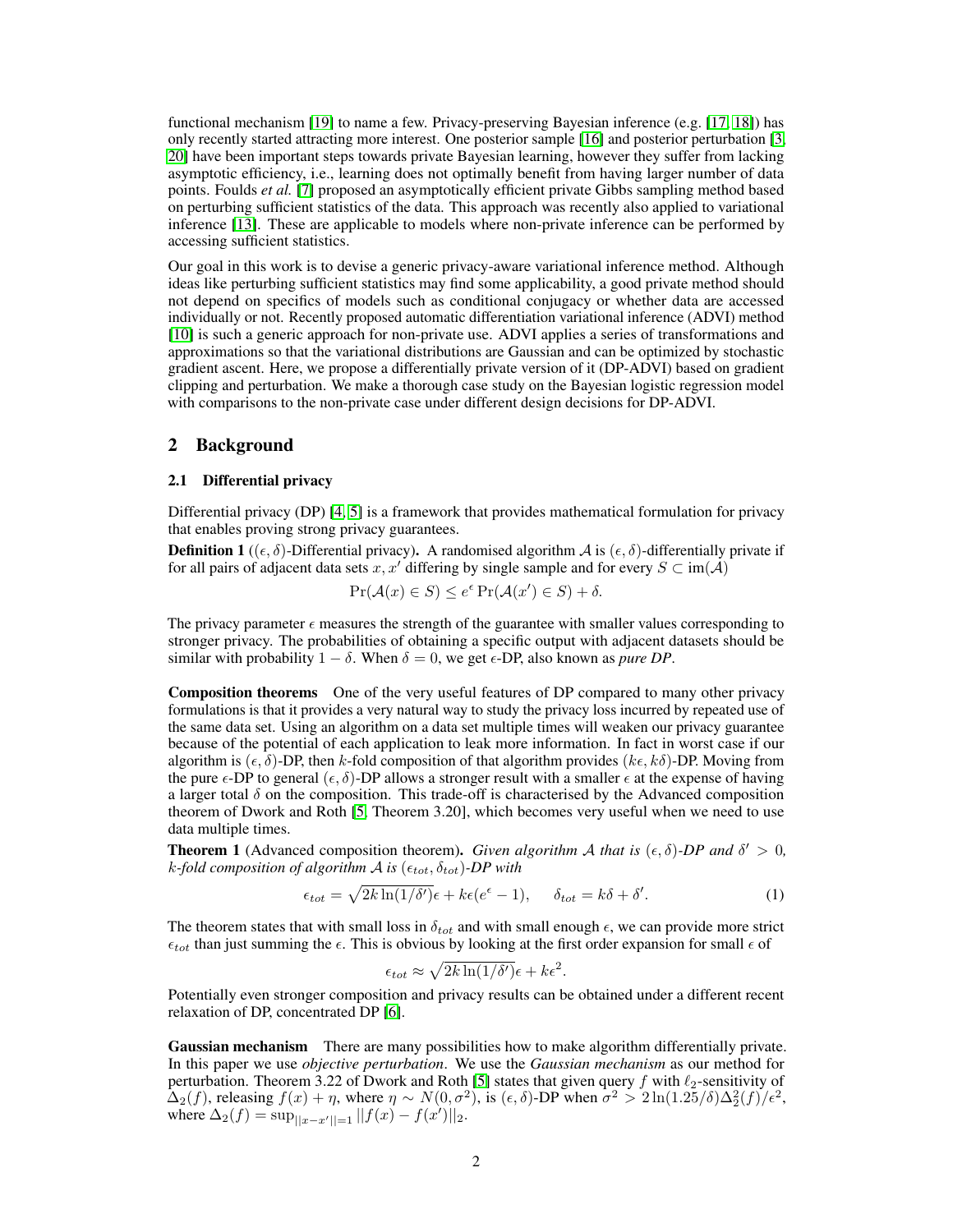**Privacy amplification** We use a stochastic gradient algorithm that uses subsampled data while learning, so we can make use of the amplifying effect of the subsampling on privacy. This *Privacy amplification theorem* [\[11\]](#page-4-13) states that if we run  $(\epsilon, \delta)$ -DP algorithm A on randomly sampled subset of data with uniform sampling probability  $q > \delta$ , the subsampled algorithm is  $(\epsilon_{amp}, \delta_{amp})$ -DP with

$$
\epsilon_{amp} = \log(1 + q(e^{\epsilon} - 1)), \quad \delta_{amp} = q\delta,
$$
\n(2)

assuming  $\log(1 + q(e^{\epsilon} - 1)) < \epsilon$ .

#### 2.2 Variational Bayes

Variational Bayes (VB) methods [\[9\]](#page-4-14) provide a way to approximate the posterior distribution of latent variables in a model when the true posterior is intractable. True posterior  $p(\theta|\mathbf{x})$  is approximated with a variational distribution  $q_{\xi}(\theta)$  that has a simpler form than the posterior, obtained generally by removing some dependencies from the graphical model such as the fully-factorised form  $q_{\xi}(\theta) =$  $\prod_d q_{\xi_d}(\tilde{\theta}_d)$ .  $\xi$  are the variational parameters and their optimal values  $\xi^*$  are obtained through minimising the Kullback-Leibler (KL) divergence between  $q_{\xi}(\theta)$  and  $p(\theta|x)$ . This is also equivalent to maximising the *evidence lower bound* (ELBO)

$$
\mathcal{L}(q_{\xi}) = \int q_{\xi}(\boldsymbol{\theta}) \ln \left( \frac{p(\mathbf{x}, \boldsymbol{\theta})}{q_{\xi}(\boldsymbol{\theta})} \right) = -\mathrm{KL}(q_{\xi}(\boldsymbol{\theta}) || p(\boldsymbol{\theta})) + \sum_i \langle \ln p(x_i | \boldsymbol{\theta}) \rangle_{q_{\xi}(\boldsymbol{\theta})},
$$

where  $\langle \rangle_{q\xi(\theta)}$  is an expectation taken w.r.t  $q\xi(\theta)$ .

When the model is in the conjugate exponential family [\[8\]](#page-4-15) and  $q_{\epsilon}(\theta)$  is factorised, the expectations that constitute  $\mathcal{L}(q_{\xi})$  are analytically available and each  $\xi_d$  is updated iteratively by fixed point iterations. Most popular applications of VB fall into this category, because handling of the more general case involves more approximations, such as defining another level of lower bound to the ELBO or estimating the expectations using Monte Carlo integration. The recently proposed ADVI framework [\[10\]](#page-4-11) unifies different classes of models through a transformation of variables and optimizes the ELBO using stochastic gradient ascent (SGA). Constrained variables are transformed into unconstrained ones and their posterior is approximated by Gaussian variational distributions, which can be a product of independent Gaussians (mean-field) or larger multivariate Gaussians. Expectations in the gradients are approximated using Monte Carlo integration and the ELBO is optimized iteratively using SGA. It is also possible to consider mini batches of data at each iteration to handle big datasets, which adds another level of SGA similarly as in [\[15\]](#page-4-16).

## 3 Differentially-Private ADVI

Differentially-private ADVI (DP-ADVI) is based on perturbation of contributions of individual data samples to the gradient,  $g_t(x_i)$ , at each iteration t and could be incorporated into the ADVI implementation in PyMC3 [\[14\]](#page-4-17) easily. We use ADVI with subsampling to be able to use the privacy amplification. Each  $g_t(x_i)$  is clipped in order to calculate gradient sensitivity. Gradient contributions from all data samples in the mini batch are summed and perturbed with Gaussian noise  $\mathcal{N}(0, 4c_t^2 \sigma_{\delta}^2 \mathbf{I})$ . A similar approach was used for deep learning in [\[1\]](#page-4-18).

The sampling frequency  $q$  for subsampling within the data set, total number of iterations  $T$  and the clipping threshold  $c_t$  are important design parameters that determine the privacy cost.  $c_t$  is chosen before learning, and does not need to be constant. After clipping  $||g_t(x_i)||_2 \leq c_t$ ,  $\forall i \in U$ . Clipping gradients too much will affect accuracy, but on the other hand large clipping threshold will cause large amount of noise to sum of gradients. Parameter q determines how large subsample of the training data we use to for gradient ascent. Small q values enable privacy amplification but may need a need larger T. For a very small q when the mini batches consist of just a few samples, the added noise will dominate over the gradient signal and the optimization will fail. While in our experiments q was fixed, we could also alter the  $q$  during iteration.

We have chosen to perturb the gradients at each iteration with zero mean multivariate normal noise with covariance  $4c_t^2\sigma_\delta^2\mathbf{I}$ . The parameter  $\sigma_\delta$  in the noise level determines our total  $\epsilon$  and depends on the total  $\delta$  in the privacy budget. We can calculate by the total privacy cost by setting  $\sigma = \sqrt{2 \ln(1.25/(\delta_{iter}))}/\epsilon_{iter}$ . Clipping will make the  $\ell_2$  sensitivity of the total gradient to be  $2c_t$ , so perturbing each gradient with the aforementioned noise will lead each iteration to be  $(\epsilon_{iter}, \delta_{iter})$ -DP w.r.t. the subset. If sampling probability q amplifies privacy i.e  $\epsilon_{amp} < \epsilon$ , then also  $\delta$  will be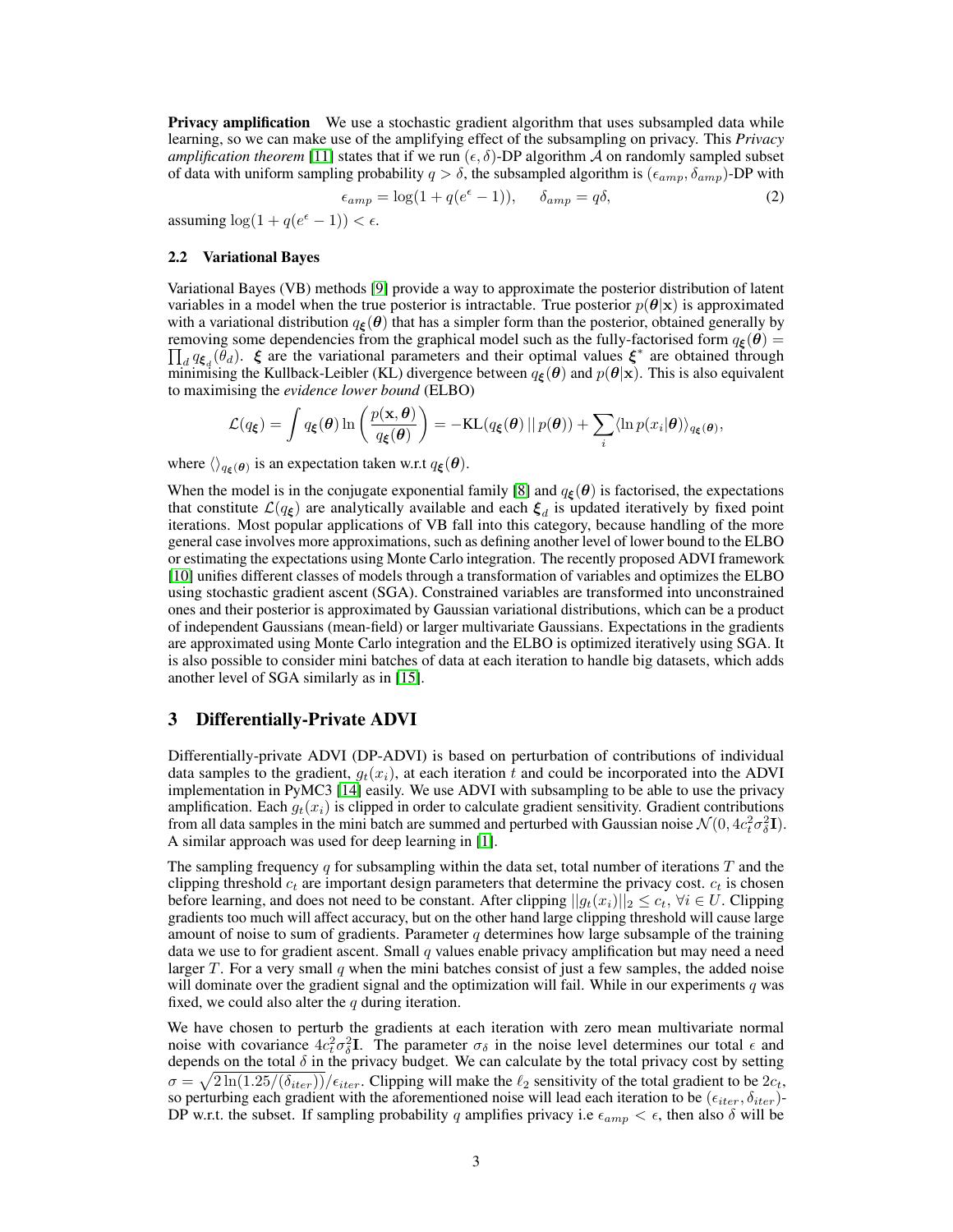

<span id="page-3-0"></span>Figure 1: Accuracy vs. total  $\epsilon$  in Abalone data for (a) different clipping threshold values (b) different SGA sample sizes. The curves show the mean of 10 runs of the DP-ADVI algorithm with error bars denoting the standard error of the mean.

amplified and every iteration and SGA will be  $(\log(1 + q(e^{\epsilon_{iter}} - 1)), q\delta_{iter})$ -DP w.r.t. the whole data set. Now if we set  $\delta_{iter} = (\delta_{tot} - \delta')/Tq$ , where  $\delta'$  comes from the advanced composition, we can provide  $\delta_{tot}$  as the  $\delta$  parameter in the total privacy cost. The  $\epsilon$  parameter in our total privacy cost will be

$$
\epsilon_{tot} = \sqrt{2T \ln(1/\delta')} \sigma' + T\sigma' (e^{\sigma'} - 1),
$$

where  $\delta_{iter}$  is chosen as above and

$$
\sigma' = \log\Big(1 + q\left(\exp\Big(\sqrt{2\ln(1.25/\delta_{iter})}/\sigma\Big) - 1\right)\Big).
$$

## 4 Experiments

We tested DP-ADVI with logistic regression using the Abalone data set from the UCI Machine Learning Repository [\[12\]](#page-4-19) for the binary classification task. Individuals were divided into two classes based on whether individual had less or more than 10 rings. The data set consisted of 4177 samples with 8 attributes. The classifier was trained using 80% of the data using SGA with sampling ratio  $q = 0.02$ . Before training, features of the data set were normalised by subtracting feature mean and dividing by feature standard deviation.

The plots in Figure [1](#page-3-0) shows that the DP classifier performs quite well with relatively small  $\epsilon_{tot}$  values with the accuracy approaching non-private level as  $\epsilon_{tot}$  increases. As was mentioned before, there are many parameters that we can change and Figure [1\(](#page-3-0)a) shows the effect of gradient clipping threshold. We can see that aggressive clipping with small  $c_t$  values is useful in overcoming the effect of large noise with a tight privacy budget corresponding to a small  $\epsilon$ , but under a looser privacy budget, clipping will start hurting the learning more. Clipping the gradients too little is also bad because the increase in the level of added noise will be more significant than the increase in the retained information because of less clipping.

The effect of SGA sampling ratio q is shown in Figure [1\(](#page-3-0)b). The figure shows that  $q = 0.005$ corresponding to a mini batch size of approximately  $q \cdot 0.8 \cdot 4177 \approx 17$  is clearly inferior to the larger values of q. Presumably the level of noise added is too strong relative to the magnitude of the gradient at this sample size. There are no clear trends in the performances of the other sampling ratios, suggesting that mini batch sizes in the range 96, . . . , 334 seem to perform reasonably well.

# 5 Conclusions

We have introduced the DP-ADVI method that can deliver differentially private inference results with accuracy close to the non-private ADVI. The method can effectively harness the power of ADVI to deal with very general models instead of just conjugate exponential models and the option of using multivariate Gaussian posterior approximations for greater accuracy.